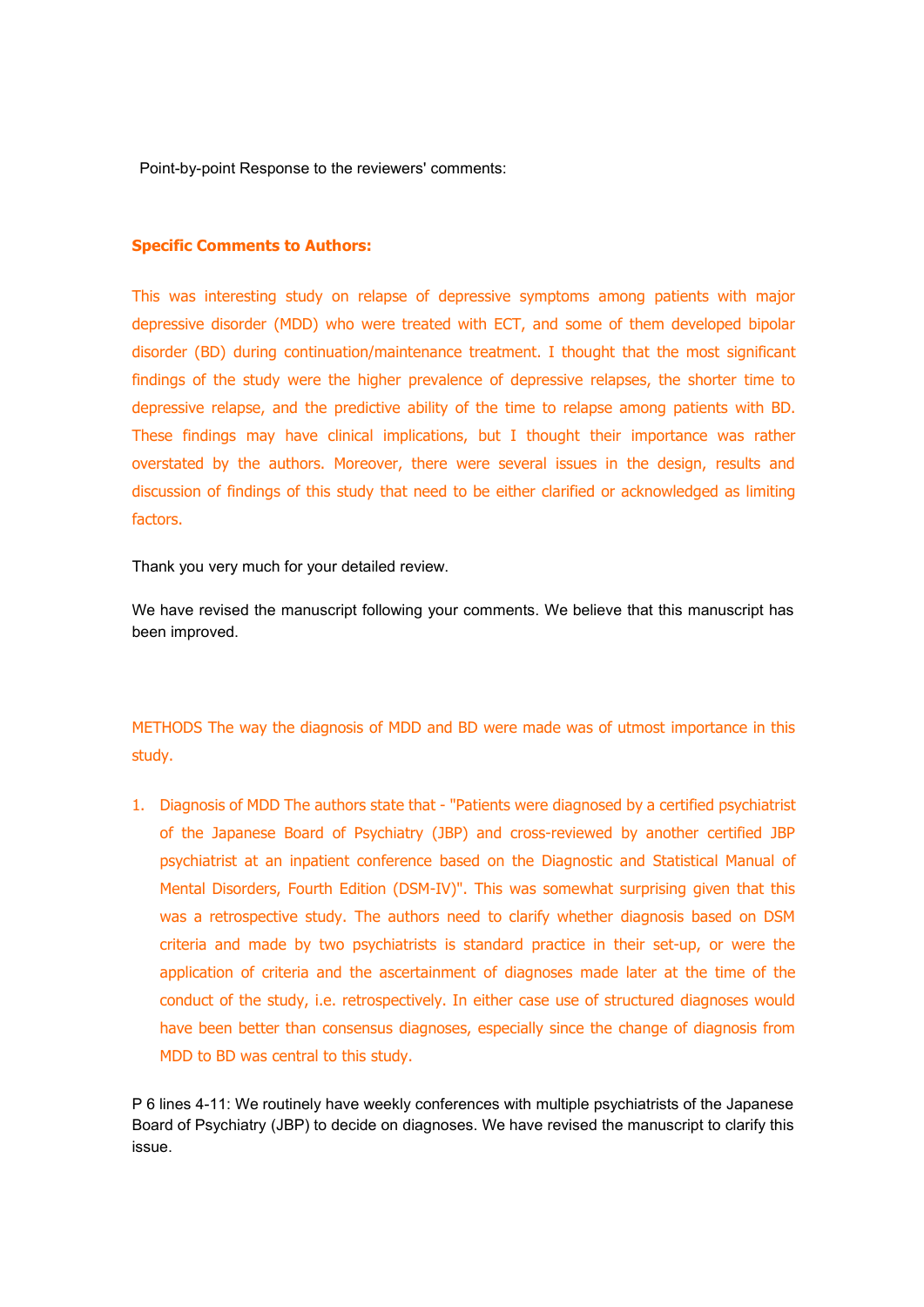- 2. Diagnosis of BD Though details of how the diagnosis of MDD was made are provided, there is no clarity on how the diagnosis of BD was made. It is not clear whether DSM IV criteria or structured interviews were used, whether the patients had hypomanic or manic episodes, and what was the proportion of BP I and BP II among patients who switched to BD. This appears to be a major shortcoming in a study where the change of diagnosis from MDD to BD was the major focus.
- P 6 lines 7-8: We have clarified that BP was also diagnosed at weekly conferences.
- P 6 lines 22-28: We have added how BP, BP1, and BP2 were diagnosed using DSM-IV-TR.
- P 17 lines 3-5: We have added an explanation for not using structured interviews as a limitation.
- 3. Prior risk factors for BD among patients The authors state that -"We obtained patient data from medical records: age, sex, number, and date of ECT, HAMD-21, GAF, diagnosis, the onset of diseases, medication, psychotic features, and depressive symptoms. There is no mention of mixed episodes, which the authors acknowledge as limitation. It is not clear how "severe MDD" was determined - by DSM criteria or by HAM-D ratings, whether patients had high levels of anxiety symptoms, and family history of mood disorders. Prior treatment with antidepressants is not mentioned. All these could be potential risk factors of the switch to BD. More importantly, some of these patients with MDD might have had a bipolar spectrum disorder which was missed. Therefore, the lack of a validated scale such as the Mood Disorder Questionnaire or the Bipolar Spectrum Diagnostic Scale was a limiting factor.

P 6 lines 10-11: We have added an explanation for not recruiting BP patients or patients with mixed episodes initially.

We have deleted all instances of "severe" qualifying MDD from this manuscript because the referenced systemic review (*Psychiatry Res* 2020;294:113497) did not highlight the severity of MDD in the application of ECT.

P 7 lines 24-26; P 17 line 6-8; We did not analyze anxiety symptoms and the family history of BP. We have explained why we did not use anxiety symptoms. We add not using family history as a limitation.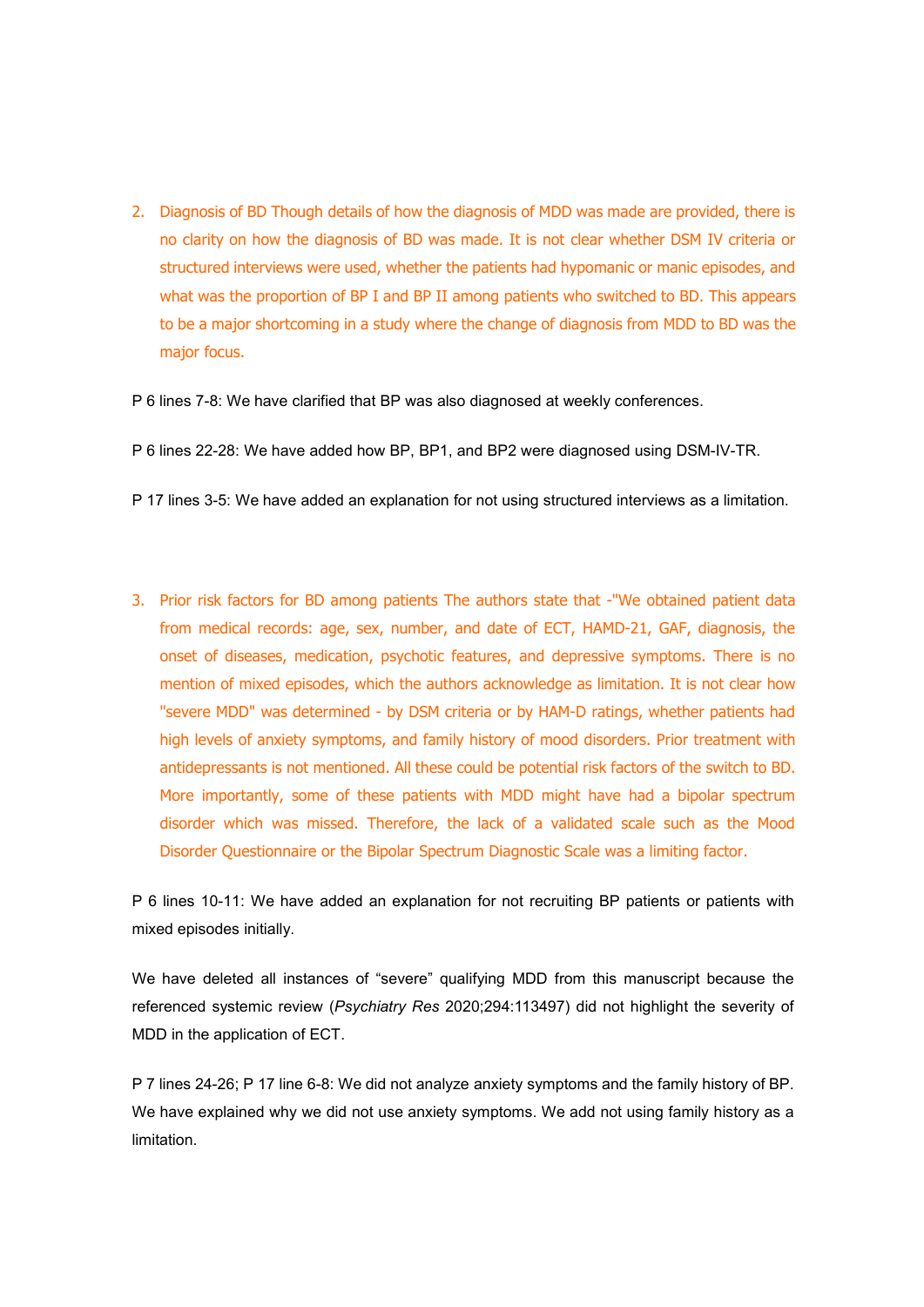P 7 lines 4-13: We have described how we decided to perform ECT in patients with MDD. Prior treatments with antidepressants have been highlighted in P 7 lines 9-10.

P 17 lines 3-5: We diagnosed BP based on the consensus of psychiatrists and not the scales for BP. We have clarified this as a limitation.

4. Definitions of relapse and grouping of patients The authors have defined relapse on the basis of depressive episodes. The patient groups with/without relapse were then divided into those who switched to BD and those who retained the diagnosis of MDD. But this is not clearly stated. For example at the beginning of the section on "Groups A, B, and others" the authors simply state that - " Fifty-six subjects who did not experience relapse after the first course of ECT were classified as A, B, and others." - with no mention of depressive episodes being the indicator of relapse. This creates a lot of confusion as I have mentioned later in the results section. "Group B: Eleven subjects with BP, whose diagnoses were changed from MDD to BP owing to the appearance of manic symptoms during their first course of ECT or during subsequent maintenance therapy with antidepressants, which then persisted after treatment was discontinued, were maintained in remission using mood stabilizers." Note that the DSM 5 now specifies that - A full hypomanic/manic episode that emerges during antidepressant treatment (e.g., medication, electroconvulsive therapy) but persists at a fully syndromal level beyond the physiological effect of that treatment is sufficient evidence for a hypomanic episode diagnosis. However, caution is indicated so that one or two symptoms (particularly increased irritability, edginess, or agitation following antidepressant use) are not taken as sufficient for diagnosis of a hypomanic episode, nor necessarily indicative or a bipolar diathesis. Although applying this criteria to diagnose BD was not possible because DSM IV criteria were used. Nevertheless, information on the nature of episodes (mania or hypomania), and on how long did full episodes persist after discontinuing antidepressants is required to confirm the diagnosis of BD. If such information is not available this should be acknowledged as a limitation. "Group D: Twenty-one subjects with BP, whose diagnoses were changed from MDD to BP because mania appeared during C/M-ECT with antidepressants and then persisted after treatment was discontinued, were maintained in remission by mood stabilizers and C/M-ECT was discontinued." The standard practice for ECT-induced mania is to continue ECTs because they are effective treatments for hypomania/mania. The same considerations for proper diagnosis of BD also apply to this group.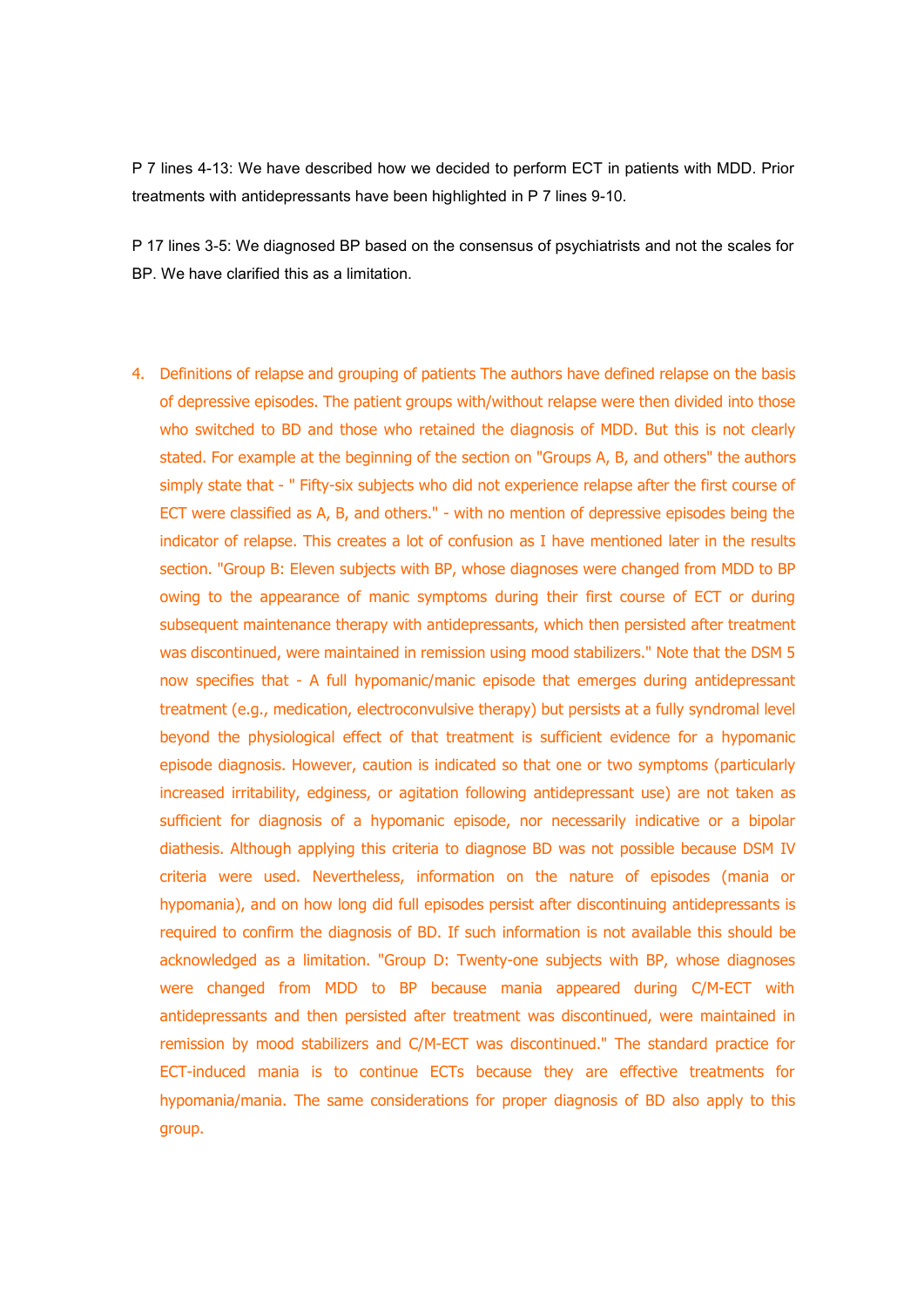To reduce confusion, we have moved the "Definitions of remission and relapse"and "Criterion for changing diagnosis" paragraphs to just after the "Participants". We have also added an explanation of the footnote for figure 2. We moved description of excluded subjects with schizophrenia, epilepsy, chronic pain, or Alzheimer's disease during the follow-up from "Group classification" section in methods to "Characteristics of the participants" in results. We corrected some classification errors.

As the reviewer pointed out, we used DSM-IV and not DSM-5. Thus, the decisions on hypomanic episodes were simple in this study.

Page 8 lines 22-23; P 9 lines 11-12: We have added the number of patients with BP1 and BP2 in groups B and D.

P 14 lines 19-24 We have added a paragraph on ECT–induced mania to the Discussion section.

5. Follow-up regimens Maintenance pharmacotherapy with TCAs which have the highestrates of switch for the majority of patients was somewhat surprising. It is not made clear whether this had something to do with the severity of depression, psychotic features, or lack of response to prior antidepressants. The authors justify this by quoting - "Sackeim et al.reported that nortriptyline has an advantage in increasing remission compared to venlafaxine when concomitantly administered with ECT to patients with MDD[22]." However the more recent PRIDE study (Kellner et al. 2016) obtained similar response rates with the combination of c/m ECT and venlafaxine. The authors state that - "When 36of the subjects experienced a relapse, a second course of ECT was administered, and remission was achieved. Subsequently, the treatment was changed to C/M-ECT using antidepressants. If no relapse was observed, the intervals of C/M-ECTs was gradually increased from one to six months. The phrase - the treatment was changed to C/M-ECT using antidepressants is not clear. should it be C/M-ECT with antidepressants?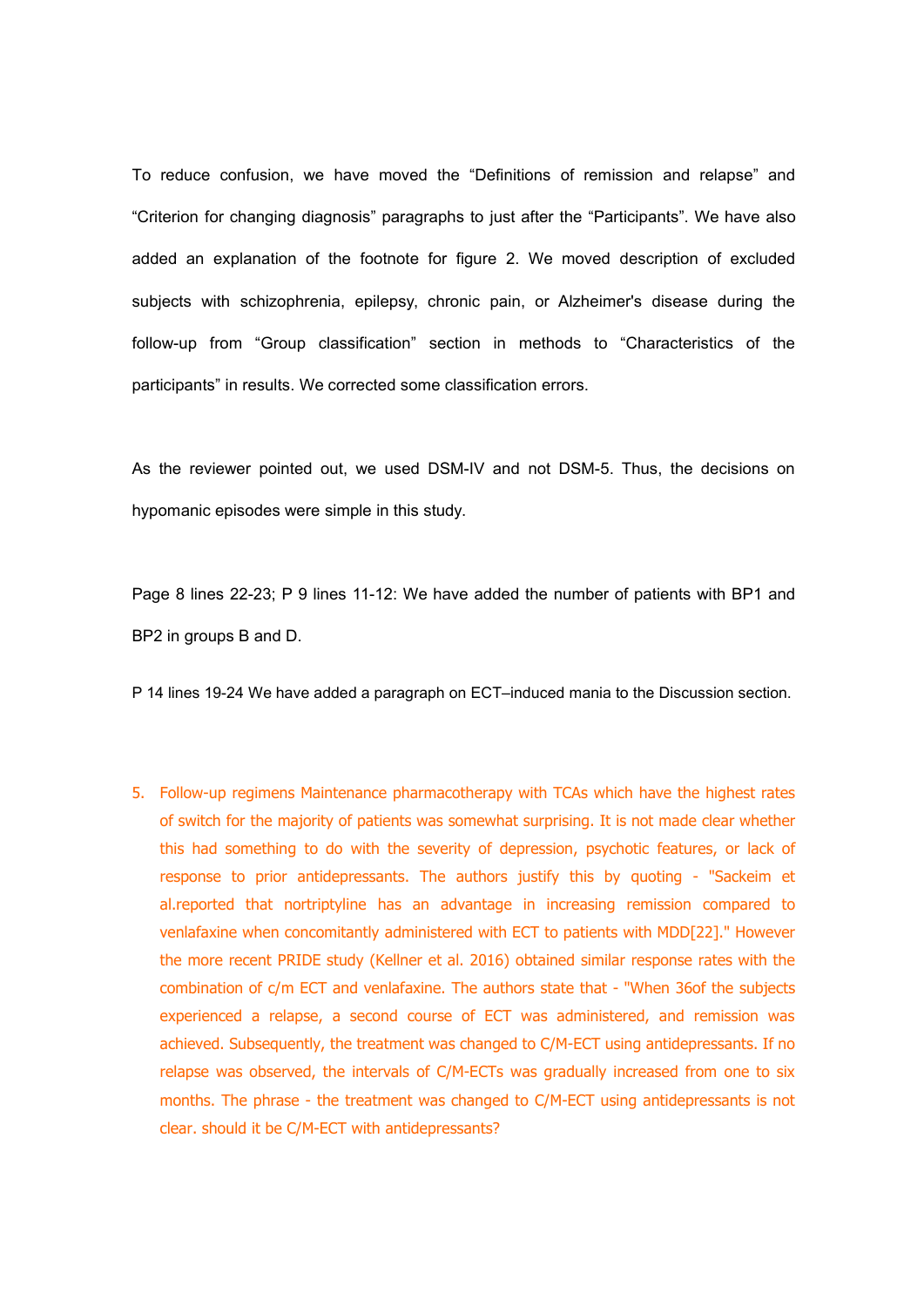According to a Danish report on treatment-resistant depression (Journal of Affective Disorders. 2021;287:204–213), the most common treatment combined with ECT was TCA, followed by SNRI. Thus, the choice of TCA for ECT may be common.

P 10 line 6: Venlafaxine was not available in Japan during the study period.

P 10 line 12: We changed to "C/M-ECT with antidepressants" as the reviewer suggested.

## **RESULTS**

6. Diagnostic group-specific characteristics (MDD vs. BP) . BP subjects MDD subjects BP subjects p-values HAMD-21 on discharge 7.13±5.03 6.77±4.14 7.72±6.26 0.008 It appeared that the MDD group was more severely ill and had psychotic features more often. This is somewhat contrary to findings in literature which suggest that MDD with onset before 25 years, 3 or more episodes and psychotic symptoms is more likely to switch to BD. Along with the rather late onset, low prevalence of psychotic symptoms and h/o switch on antidepressants , the BD group of this study appeared to be somewhat atypical. Perhaps they were suffering from a bipolar spectrum disorder which was unmasked by ECT or antidepressants (often referred to as latent bipolars). Or, they had only mild and transient switches that did not were not typical BP I or BP II disorder. However, without further details about the BD group such as onset, duration, course of manic/hypomanic episodes it is difficult to decide. It is also not clear why a manic symptom rating scale was not used.

P 15 lines 8-11: Our patients were relatively old. This may be the reason our MDD group had more severe illness and more frequent psychotic features. We have added this to the Discussion section. Thank you.

P8 lines 23-25; P 9 lines 9-13: We discontinued the ECT and antidepressants and used mood stabilizers after manic episodes were confirmed.

P 17 lines 5-6: As described above, we did not highlight the BP scales as our limitation. It is difficult to diagnose BP without manic episodes with or without such scales.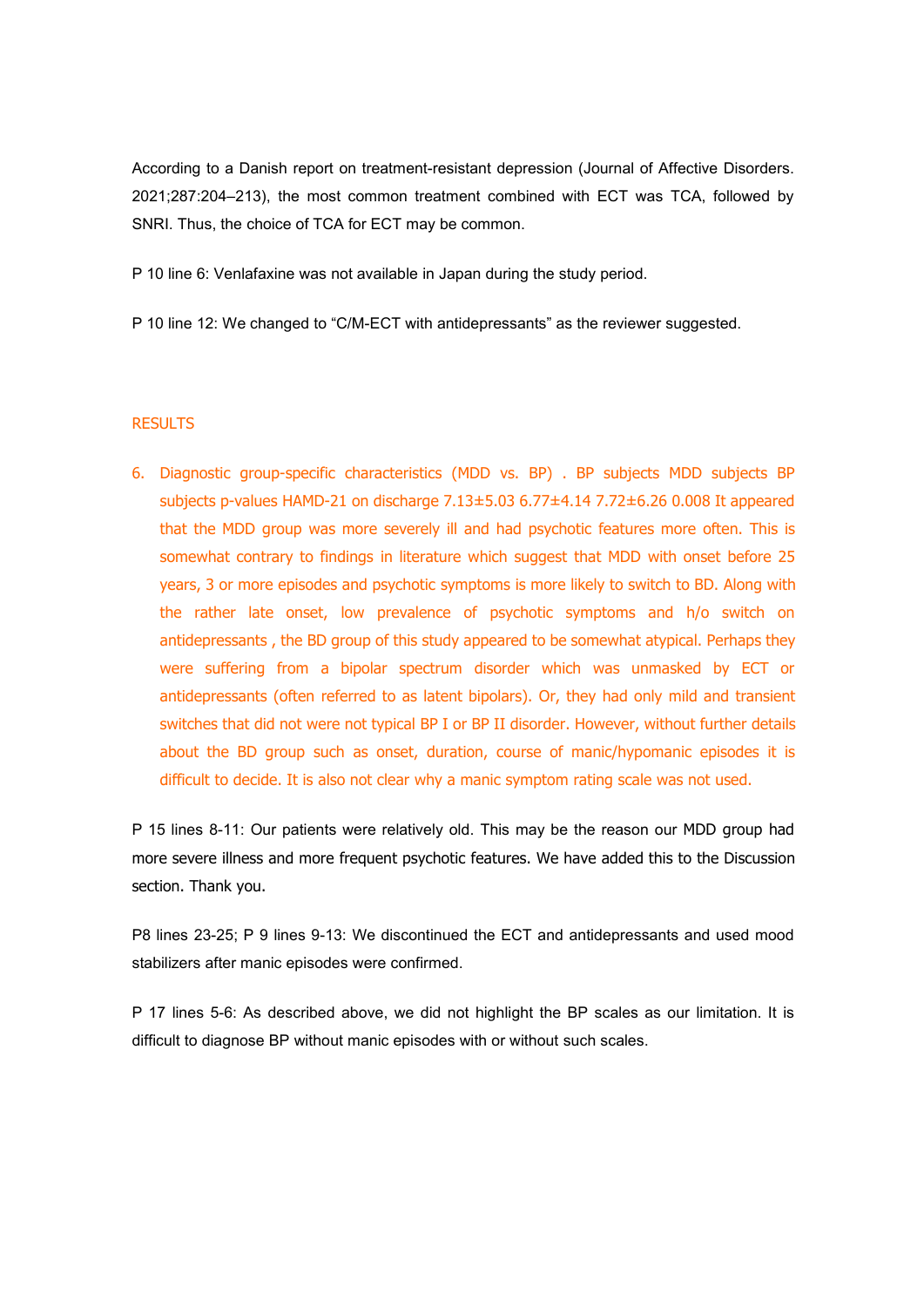7. Figure 2 The depiction of patients in the figure and the descriptions of groups earlier in the methods section are somewhat confusing. According to the authors 56 patients did not relapse. What they seem to mean is that these 56 patients did not have any further depressive episodes after initial remission and subsequent treatment with antidepressants or mood stabilizers but this is not clearly stated in the methods section. Moreover, 11 patients developed manic symptoms and diagnosis was changed to BD. This is technically a recurrence, but this group cannot be equated with the group A, that is patients with MDD without relapse of depression. There are similar issues with group C and D. This becomes even more confusing when the authors compare MDD and BD for differences in prevalence of relapse and period until relapse. Here they are combining groups B (without relapse) and D (with relapse). Firstly the section is titled " Differences in relapse duration between diagnostically changed and unchanged groups". But what is included is a comparison of "percentage of relapses". Then they state that - "A higher percentage of relapses was found in subjects whose diagnosis was changed from MDD to BP (65.6%: Group D/Groups  $B + D$ ) than in those whose diagnosis remained MDD (15.1%: GroupC/Groups A+C)" Although it appears that they are comparing only group C with D with respect to depressive relapses, this is not clearly stated. Moreover, in the methods section they mention that " Relapse was defined as symptoms that meet the diagnostic criteria of MDD." So these patients (groups c and d) actually developed depressive episodes not just depressive symptoms. However, there are no details about the number and duration of depressive episodes in them. Similarly, the section titled "Period until relapse" refers to the time to depressive relapse following ECT, and should be changed. This section compared group C (8 patients)with group D (21 patients). I wonder how valid is the roc analysis given these small numbers. DISCUSSION The authors state that - "In the current study, a large proportion (84.9%, 45/53) of patients with MDD remained in remission for three years with only a single antidepressant. Thus, an adequate dose of antidepressant monotherapy can maintain remission, with good tolerability, if the diagnosis of MDD is appropriate." However 43% of their patients with MDD had psychotic symptoms. The standard treatment (apart from ECT) of these patients is a combination of antidepressants and antipsychotics. Therefore, the fact that 85% remained in remission was somewhat surprising. Certain statements made in the discussion section were not backed by the findings of the study. These included - " With such limitations, we concluded that C/M-ECT was commonly required in patients who were initially diagnosed with severe MDD, with the diagnosis being subsequently changed to BP. Although C/M-ECT combined with an antidepressant plus lithium certainly prevents both BP and MDD relapses, it could develop several side effects and lead to a lost opportunity to validate the diagnosis for remission." " Appropriate withdrawal from C/M-ECT and multiple dosing regimens certainly contributes to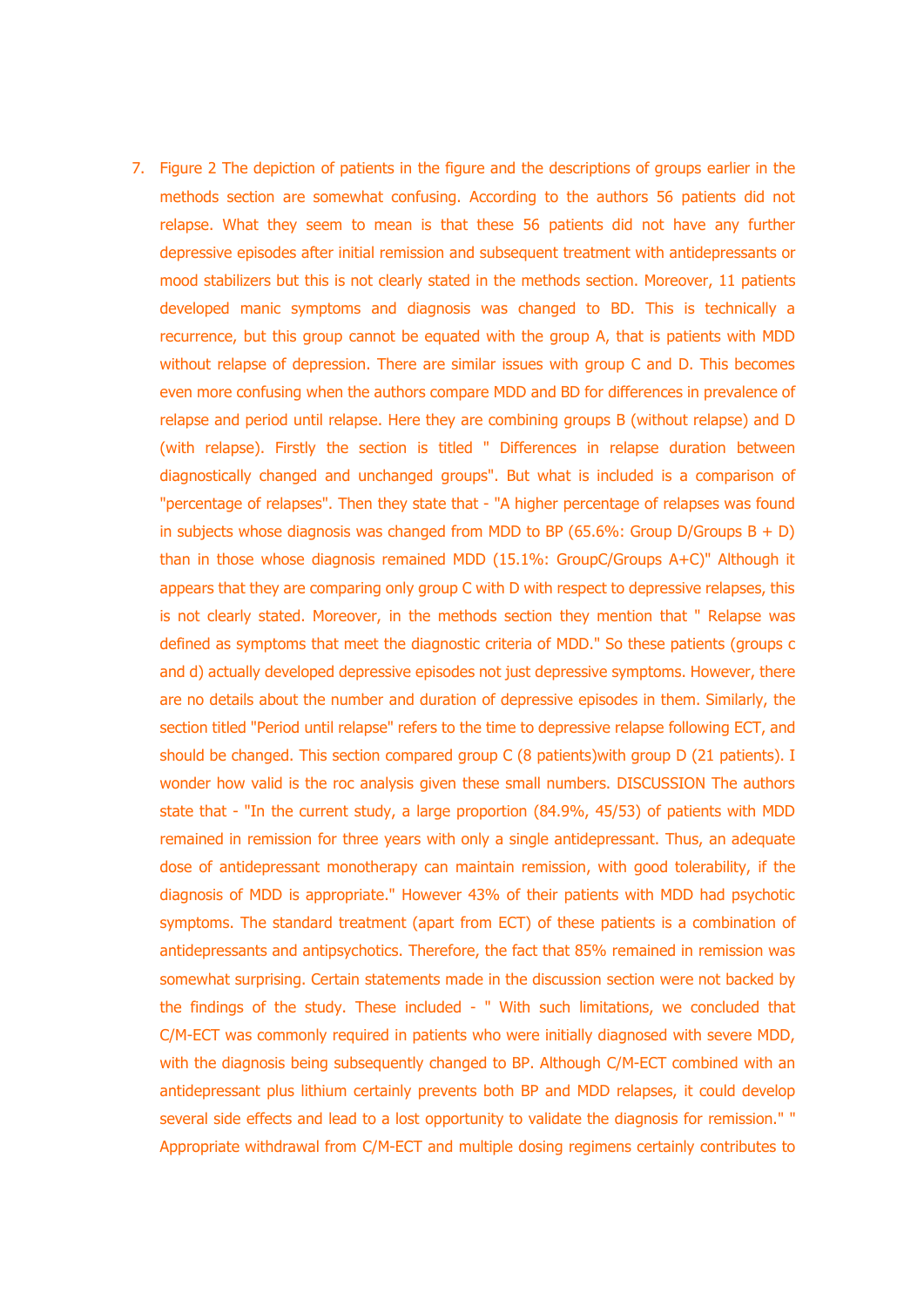improvements in patients' quality of life and suppression of medical and social welfare costs." Similar conclusions made in the Abstract and the Core Tip are somewhat over-rated and should be toned down given the limitations of the study Other statements are quite unclear and also somewhat contradictory, such as - " It is reasonable that in patients who experience a relapse within one month after the course of ECT, even if they do not have a manic episode, changes in the treatment strategy from MDD to BP should be considered." It is not clear how the treatment can be changed if there is no manic episode, which also means that a diagnosis of BD cannot be made.

As answered to the comment 4, we have moved the "Definitions of remission and relapse" and "Criterion for changing diagnosis" paragraphs to just after the "Participants". We have also added an explanation of the footnote for figure 2. We moved description of excluded subjects with schizophrenia, epilepsy, chronic pain, or Alzheimer's disease during the follow-up from "Group classification" section in methods to "Characteristics of the participants" in results. We corrected some classification errors.

P 8 lines 17-19: Patients in group A remained in remission with the concomitant use of lithium and some antidepressants.

P 8 lines 24-25: Patients in group B were maintained in remission with mood stabilizers.

P 6 lines 18-19: We defined "relapse" as the "recurrence of five or more symptoms that are part of the diagnostic criteria for MDD" in this study, and we did not include manic symptoms as a criterion for "relapse."

P 13 Line 9: The title of the section has been changed to "Higher risk of relapse among patients with diagnostic changes than those without." Thank you.

The duration of depressive symptoms after relapse has not been highlighted in the manuscript. The duration from onset to the first ECT has been presented in Table 1.

P 13 lines 24-25: There were mistakes in the group description in the sensitivity analysis. This may have been the reason the results were confusing. We have verified them. Thank you.

Our study participants were few, but the ROC analysis showed statistically significant results with moderate accuracy. This number may have been sufficiently large in this study.